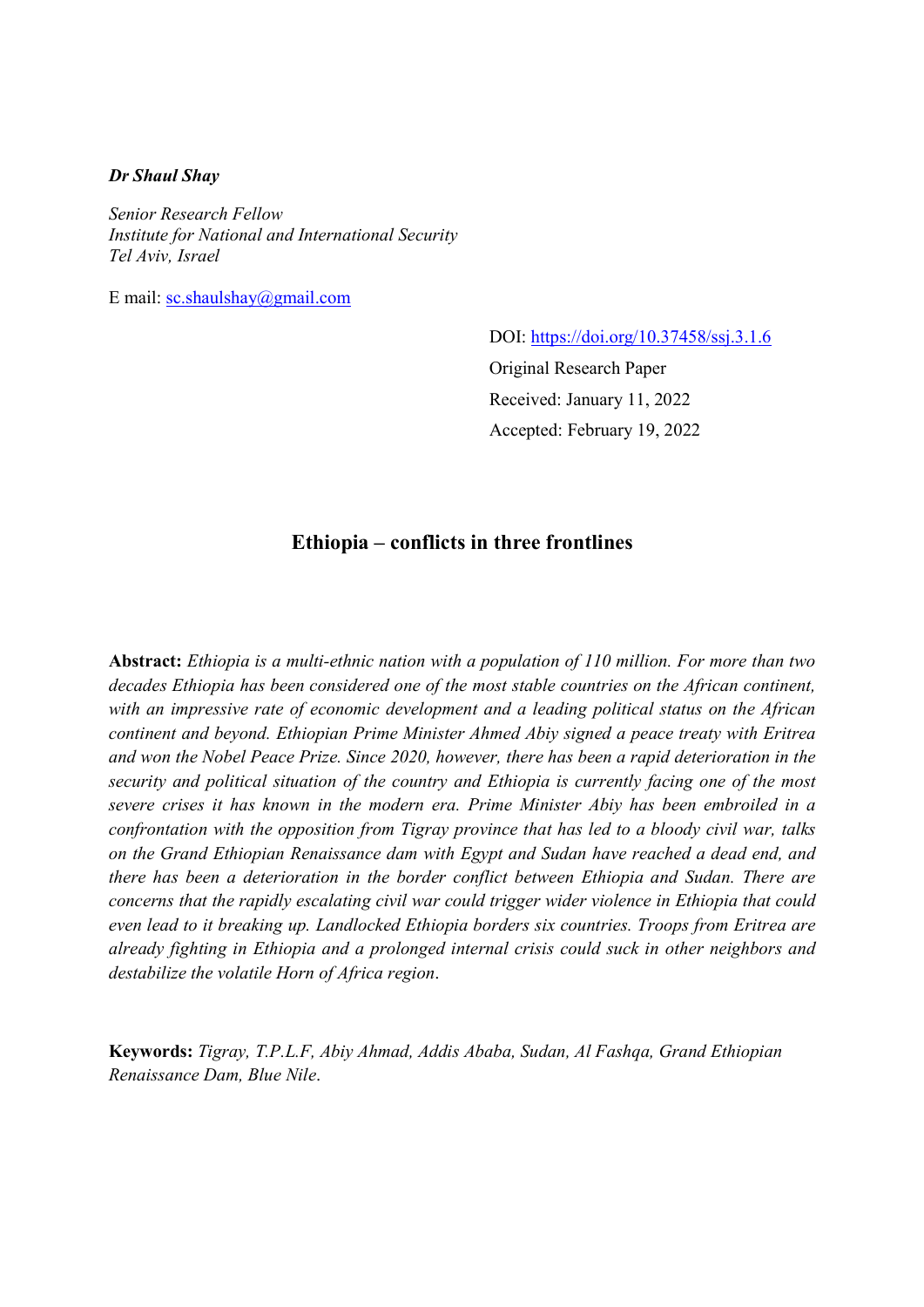# Introduction

Ethiopia is the second-most populous country on the African continent with 110 million inhabitants and a complex and conflicting multi-ethnic society. Over the past few decades, Ethiopia has enjoyed internal stability in one of the least stable regions on the African continent. During this period Ethiopia enjoyed economic prosperity and leading political status in the African continent and beyond. The stability of the country was achieved through a federal system of government and a rigid domestic policy that suppressed any revelation of opposition to the rule of Prime Minister Meles Zinawi from the Tigray minority. During Mels Zenawi's rule, the main external point of contention was with Eritrea, with which Ethiopia waged a bloody armed conflict, but for most of the period, a ceasefire was maintained between the two countries. Another source of controversy was the building of the Renaissance dam by Ethiopia and Egypt and Sudan's fear of harming the supply of Nile water. Ethiopia began negotiations with Egypt and Sudan which did not lead to an agreement until Zenawi's death and the disputes remained open. Another dispute was with Sudan over the demarcation of the border between the countries in the Al – Fashqa region. In 2007, Prime Minister Zenawi reached an agreement with Sudanese President Omar Al Bashir that maintains the status quo in the disputed area and postpones the permanent solution of the border dispute. Prime Minister Abbey Ahmed who replaced Mr. Zenawi as prime minister had to address these hotspots of controversy. The beginning of Mr.Abiy's tenure looked promising. He managed to end the conflict with Eritrea and won the Nobel Peace Prize for it. But he failed to reach an agreement with Egypt and Sudan on the Renaissance Dam, and his decision to continue filling the dam without an agreement led to increased tensions between Ethiopia and Egypt and Sudan. Political reforms promoted by Prime Minister Abiy met with fierce opposition from the Tigrayan leadership who saw in his steps an attempt to oust them from the political power they held for about two decades and this led to the Tigray uprising against the federal government and bloody civil war. Sudan took advantage of the weakness of the Ethiopian regime and forcibly took control of the disputed border area between the two countries. The article will present the 3 arenas of conflict that Ethiopia has to deal with today and will suggest ways to prevent further escalation of the internal conflict in Ethiopia and the deterioration of the crises into a regional violent conflict.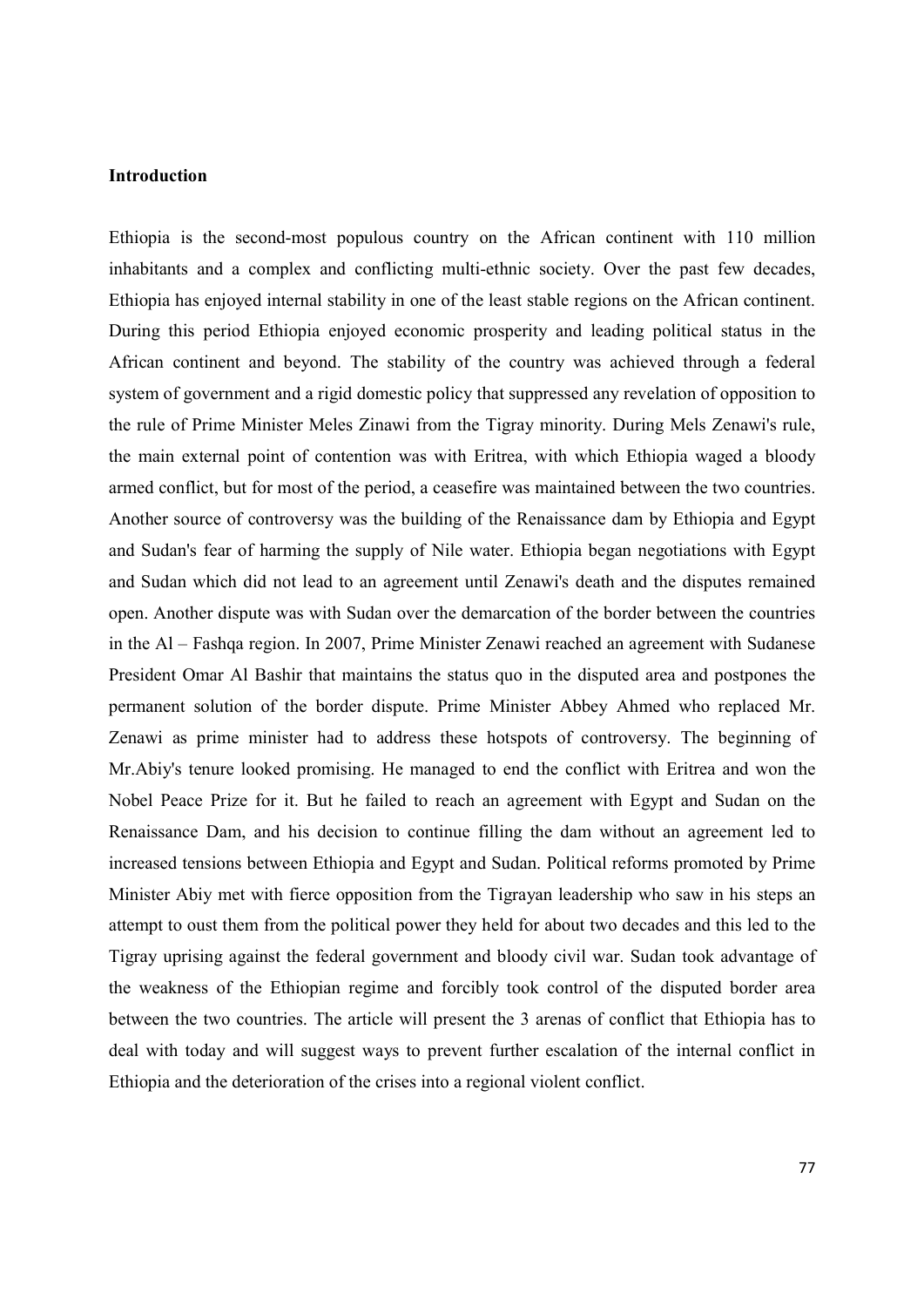### The civil war in Ethiopia

-

The conflict between the government of Ethiopia and the Tigray People's Liberation Front (T.P.L.F) forces in its Tigray region has thrown the country into turmoil and fighting has been going on since November 2020, destabilizing the country and leaving thousands of people dead.<sup>1</sup>

# The crisis that led to the civil war<sup>2</sup>

Ethiopia is the second-largest populated country in Africa after Nigeria, with a population of roughly 110 million. Ethiopia has over 90 ethnic groups and 80 languages.

The Ethiopian People's Revolutionary Democratic Front (EPRDF), a four-party coalition, led primarily by the Tigray ethnic group, had successfully overthrown the Marxist-Leninist military junta of Mengistu Haile Marriam in 1991.

Although the Oromo and Amhara ethnic groups together constitute 60 percent of the total Ethiopian population and the Tigray people account for merely six to seven percent of the population It was a Tigray leader, Mr. Melles Zenawi, the leader of the T.P.L.F and the EPRDF that governed Ethiopia from 1991 to 2018. Since 1994, Prime Minister Meles Zenawi adopted the system of ethnic federalism that organized Ethiopia into 10 ethnolinguistic states. The coalition gave autonomy to Ethiopia's regions but retained a tight grip on the central government. Under the coalition, Ethiopia became more prosperous and stable, but concerns were routinely raised about human rights and the level of democracy. The roots of the current crisis can be traced to Ethiopia's system of government. At the root of the current conflict is a disagreement between Prime Minister Abiy and the T.P.L.F which for almost 27 years dominated the whole country, not just Tigray. The Oromos - Ethiopia's largest group - long felt marginalized. Mr. Abiy Ahmed, himself an Oromo and part of the ruling coalition, was seen as the man who could resolve the problem. Mr. Abiy came to power in 2018 on the back of a wave of protests by members of the Oromo ethnic group. Mr. Abiy liberalized politics, set up a new party (the Prosperity Party), removed key Tigrayan government leaders accused of corruption and repression, and dissolved the EPRDF coalition in 2019. Tigray's leaders saw Mr.

<sup>&</sup>lt;sup>1</sup> Ethiopia's Tigray war: The short, medium and long story Published, BBC News, June 9, 2021.

 $2$  Ethiopia's Tigray war: The short, medium and long story Published, BBC News, June 9, 2021.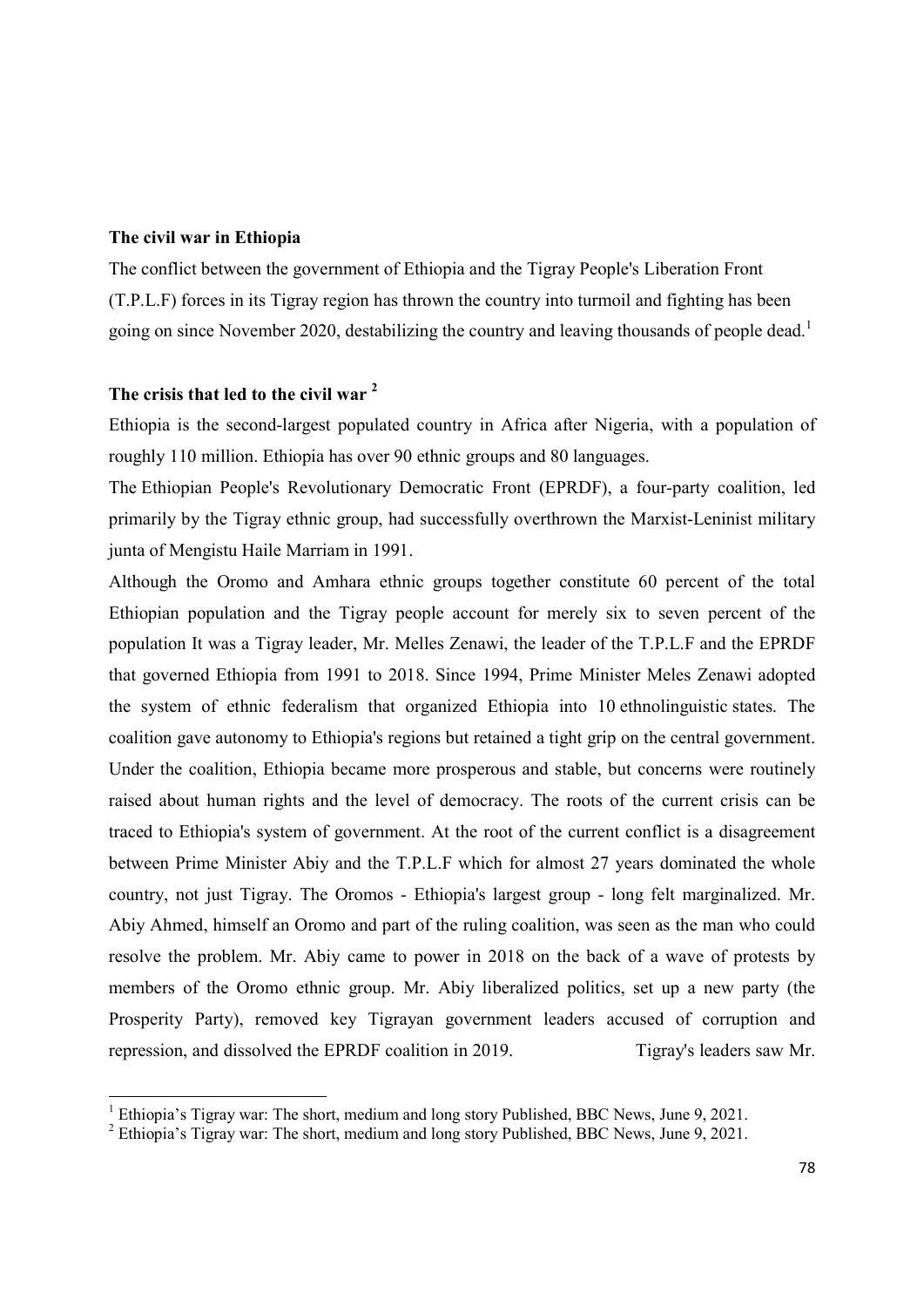Abiy's reforms as an attempt to centralize power and destroy Ethiopia's federal system and the T.P.L.F refused to join his Prosperity Party.<sup>3</sup>

Tigray argued that the central government had not been tested in a national election since Mr. Abiy's appointment as prime minister and polls have since just been held in some parts of the country.Tigray's decision to hold its election in September 2020, was an unprecedented act of defiance against the central government, and both sides then designated each other as "illegitimate". The rift grew when the central government suspended funding for Tigray and cut ties with it in October 2020. At the time, Tigray's administration said this amounted to a "declaration of war".

### The civil war (2020 – 2021)

The conflict escalated into the war on November 4, 2020, when Ethiopian Prime Minister Abiy Ahmed ordered a military offensive against regional forces in Tigray after the T.P.L.F fighters captured federal military bases and sized huge stockpile of weapons. High-ranking officers and soldiers who resisted were killed or captured by the T.P.L.F fighters. Prime minister Abiy said Tigray had crossed a "red line" and the federal government was therefore forced into a military confrontation. The T.P.L.F has said it struck preemptively because federal forces had landed in a neighboring region days earlier in preparation for an assault. Ethiopian federal forces responded quickly and seized control of Tigray's regional capital, Mekelle, and other towns. The government restricted internet and phone communications and declared a six-month state of emergency in Tigray. Tigrayans made up about 18% of the whole army and about twice that in the officer corps. Their numbers were disproportionate compared to the size of the population. The Ethiopian military, which was dominated by Tigrayan officers, was divided, and fighting erupted between rival units inside the region.<sup>4</sup> The T.P.L.F. and its armed supporters fled to rural and mountainous areas in the north of Ethiopia and bled the Ethiopian federal army through guerrilla warfare in Tigray by carrying out hit-and-run attacks. But after a year of

<sup>&</sup>lt;sup>3</sup> Ethiopia's Tigray conflict: Why the rest of the world is worried, BBC News, November 15, 2021.

<sup>&</sup>lt;sup>4</sup> Declan Walsh and Abdi Latif Dahir, why Is Ethiopia at war with itself? The New York Times, November 26, 2021.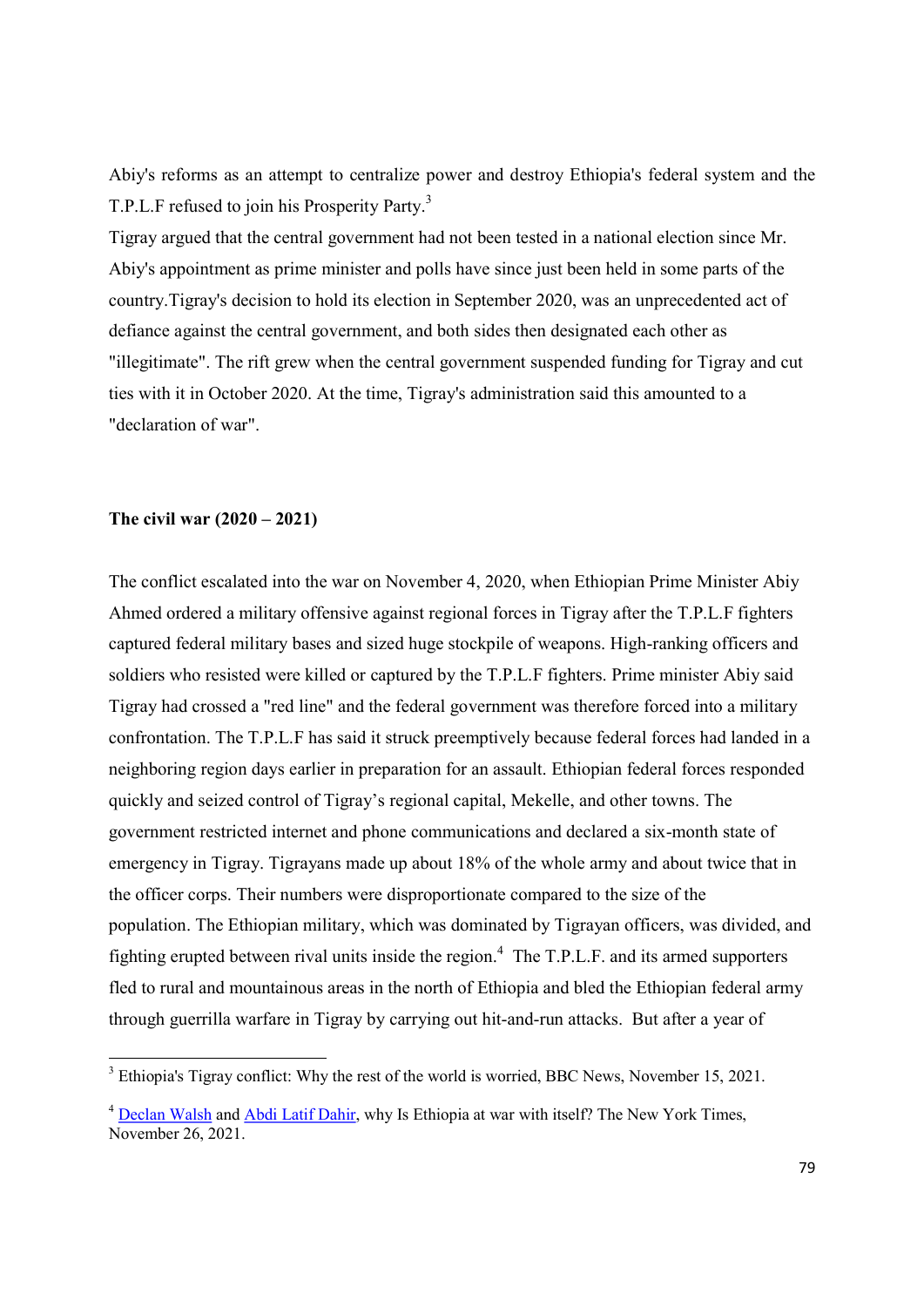conflict, the tide of the civil war in Ethiopia has shifted in favor of the Tigray rebel forces. After capturing the whole of Tigray in June 2021 the T.P.L.F launched an offensive in Amhara and Afar regions. The T.P.L.F had claimed to have captured Dessie and the town of Kombolcha from the Amhara region and began its march towards Ethiopia's capital and its forces came close to roughly 200 kilometers from Addis Ababa.

The rebels were also pushing east, hoping to seize the road that connects to the port in neighboring Djibouti, which would give them control of a key supply route.<sup>5</sup>

Prime Minister Abiy Ahmed has responded by, declaring a state of emergency and appealing to citizens to take up arms to block the T.P.L.F fighters' advance.<sup>6</sup>

In late November 2021, Prime Minister Abiy Ahmed went to the battlefront to lead military operations himself and under his command the Ethiopian federal forces launched a counteroffensive in December 2021 and recaptured many towns, pushing Tigrayan forces back more than 180 km.

The Ethiopian government has bolstered its forces by deploying militia fighters from Amhara, who swept into western Tigray. Then troops from Eritrea, Ethiopia's former enemy, flooded across the border into Tigray from the north to fight alongside Mr. Abiy's forces.

The government has announced its forces had recaptured the strategic towns of Dessie and Kombolcha and several small towns including Shewa Robit, a town some 220km from the capital Addis Ababa and the town Chifra in Afar region.<sup>7</sup>

Government sources said that pro-government forces were advancing towards the city of Waldia – a stronghold of the T.P.L.F that forces aligned with the T.P.L.F had taken control of the town in early August 2021.<sup>8</sup> In November 2021, Turkey sold to Ethiopia military drones. Ethiopia has also purchased Chinese and Iranian drones and weapons. The Ethiopian government's superior air power including armed drones played a decisive role in the war and have turned the tide against the T.P.L.F.

<sup>&</sup>lt;sup>5</sup> Declan Walsh and Abdi Latif Dahir, why Is Ethiopia at war with itself? The New York Times, November 26, 2021.

<sup>&</sup>lt;sup>6</sup> Declan Walsh and Abdi Latif Dahir, why Is Ethiopia at war with itself? The New York Times, November 26, 2021.

 $^7$  Tigray rebels retake Ethiopian Heritage town Lalibela: Residents, Al Jazeera, December 12, 2021.

<sup>&</sup>lt;sup>8</sup> Tigray rebels retake Ethiopian Heritage town Lalibela: Residents, Al Jazeera, December 12, 2021.

<sup>&</sup>lt;sup>9</sup> Ethiopia's Tigray conflict: Why the rest of the world is worried, BBC News, November 15, 2021.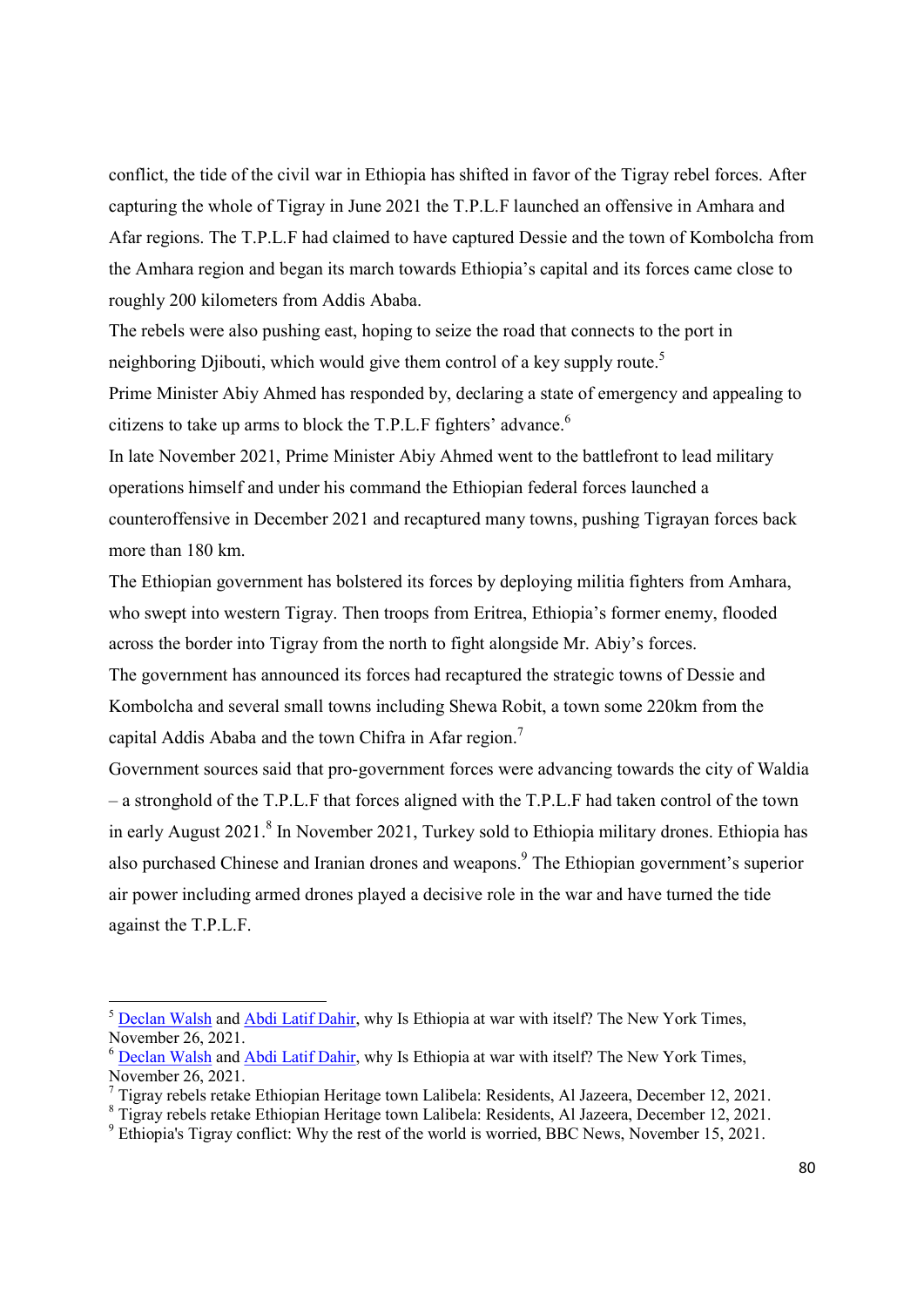Tigray rebels responded with the recapture of the north Ethiopian town of Lalibela on December 12, 2021, less than two weeks after government forces and their allies took control of the town. The T.P.L.F rebel group's military leadership said in a statement shared with pro-T.P.L. F media they had launched "widespread counter-offensives" in numerous locations including along the road linking Gashena and Lalibela. Lalibela is UNESCO World Heritage town, home to 11 medieval rock-cut churches and a site of pilgrimage for the Ethiopian Orthodox Church.<sup>10</sup> But the T.P.L.F fighters withdrew to their stronghold in Tigray at the end of December 2021 in the face of the military offensive that saw government forces retake a string of strategic towns. T.P.L.F fighters were carrying out "phase-by-phase withdrawals" from various towns, including Lalibela, which has changed hands several times during the conflict.

The move marks a major reversal by the rebels, who previously dismissed the government's insistence on their withdrawal from Afar and Amhara for talks to begin as "an absolute nonstarter".<sup>11</sup> In response to T.P.L.F rebel group's decision to withdraw its forces to Tigray, Ethiopia's government said that its troops would not advance further into the region of Tigray but warned that the decision could be overturned if "territorial sovereignty" was threatened.<sup>12</sup> The Ethiopian government also announced on January 7, 2022, it would pardon and release several detained political figures, including members of the rebel Tigray People's Liberation Front (T.P.L.F), in a bid to promote national dialogue and unity. "Its purpose is to pave the way for a lasting solution to Ethiopia's problems in a peaceful, non-violent way," the government communications service said in a statement. The announcement came after Prime Minister Abiy Ahmed issued a statement calling for "national reconciliation" as Ethiopia celebrated Orthodox Christmas.<sup>13</sup>

The announcement came a day after the United States said its special envoy for the Horn of Africa met with Ethiopia's prime minister to press for a negotiated end to the war. On January 10, 2022, a telephone conversation took place between US President Joe Biden and Ethiopian Prime Minister Abiy Ahmed. A senior US official speaking to reporters after the phone call said that as for hopes of reaching a peaceful solution to the conflict, there were encouraging signs recently, including the release of political prisoners. "We do see this as a moment of opportunity

 $10$  Tigray rebels retake Ethiopian Heritage town Lalibela: Residents, Al Jazeera, December 12, 2021.

<sup>&</sup>lt;sup>11</sup> TPLF rebels announce retreat towards Ethiopia's Tigray, Ahram online, December 20, 2021.

 $12$  Ethiopia govt says no further advance into Tigray, Ahram online, December 24, 2021.

<sup>&</sup>lt;sup>13</sup> Ethiopia pardons several detained TPLF, opposition figures, Al Arabiya, January 7, 2022.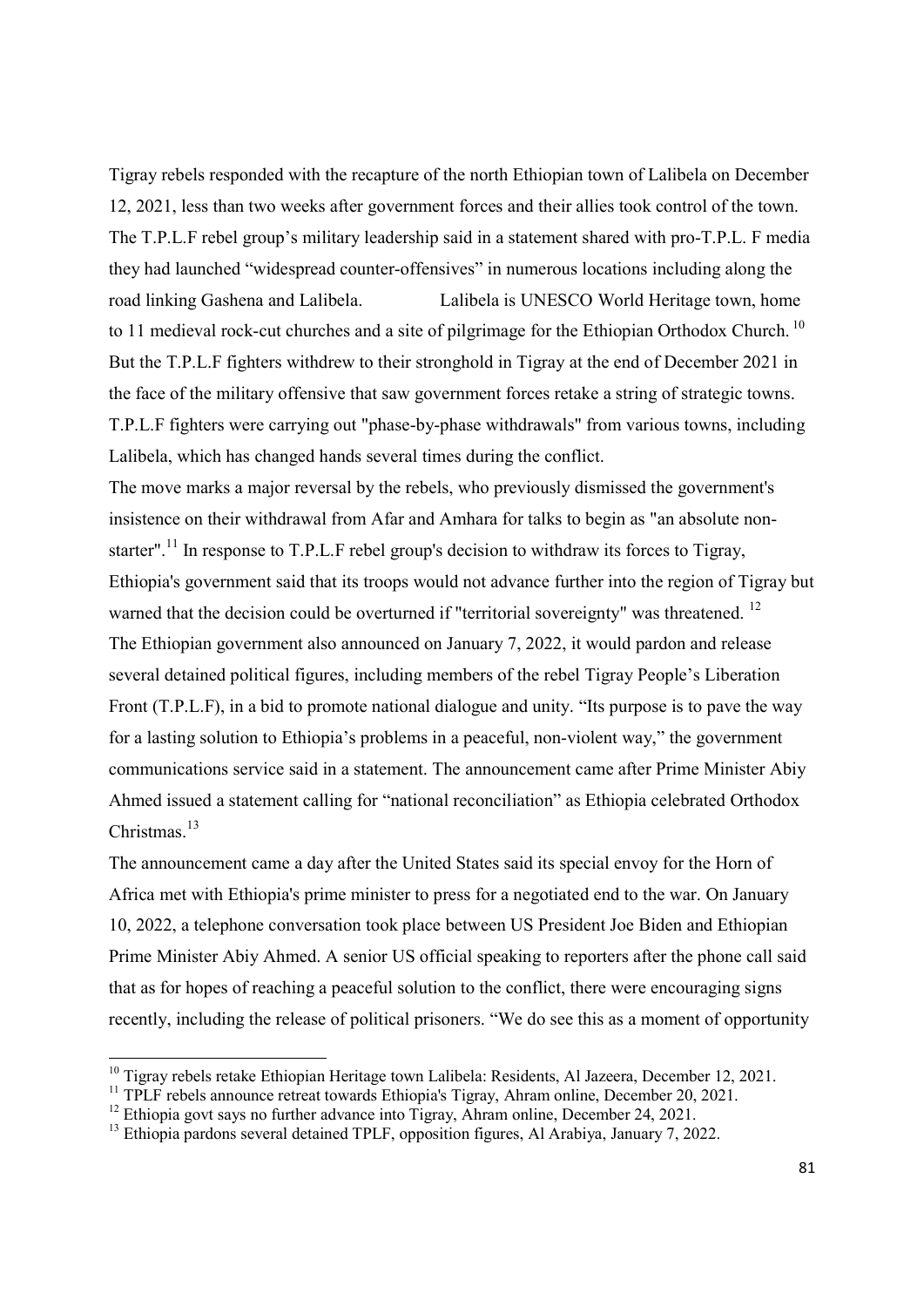if the parties are willing and able to seize it. That remains to be seen and this window won't be open forever." But the official spoke with cautious optimism, "Given what we've seen in the past, it's hard to know how long this relatively constructive phase will last," he said.<sup>14</sup> The temporary halt of fighting, the T.P.L.F pullout from the Amhara and Afar regions, and Prime Minister Abiy Ahmed's call for "national reconciliation" had raised hopes there would be talks to end the war that has killed thousands and left parts of the country on the brink of famine.

#### The border conflict between Ethiopia and Sudan

-

Sudan and Ethiopia share a 1,600kilometer-long border. In 1902 a deal to draw up the frontier was struck between Great Britain, the colonial power in Sudan at the time, and Ethiopia but the agreement lacked clear demarcation lines.<sup>15</sup> Ethiopia is witnessing a border conflict that could flare up into a war with neighboring Sudan. Ethiopia claimed that Sudan had invaded in early November 2020, attacked and displaced Ethiopians, and took control of vacated military camps in Al-Fashqa region.

Sudan invaded in Al-Fashqa in November 2020, around the time Ethiopian Prime Minister Abiy Ahmed sent troops into Tigray. The bloody conflict in Tigray killed thousands and tens of thousands of Tigrayans have fled into Sudan.<sup>16</sup> Al-Fashqa region is an area of 260 sq km of fertile land settled by Ethiopian farmers that Sudan says lies on its side of a border demarcated at the start of the 20th century, which Ethiopia rejects. The region is close to the Grand Ethiopian Renaissance Dam (GERD), the subject of another dispute between Ethiopia and Sudan, and Egypt.

In 2007, President Omar al-Bashir and Prime Minister Meles Zenawi – then the long-time rulers of Sudan and Ethiopia – agreed on a cooperation formula by which Ethiopian and Sudanese citizens could both cultivate the land, with the two sides agreeing to undertake formal demarcation at an unspecified later date. Leadership changes and political turbulence in both

<sup>&</sup>lt;sup>14</sup> US voices cautious optimism on ceasefire after Biden's call with Ethiopia PM, Al Arabiya, January 10, 2022.

<sup>&</sup>lt;sup>15</sup> Sudan-Ethiopia border demarcation talks set for Tuesday, Ahram online, December 20, 2020.

<sup>&</sup>lt;sup>16</sup> Sudan says 'repelled' Ethiopian forces in border area, Arab news, September 27, 2021.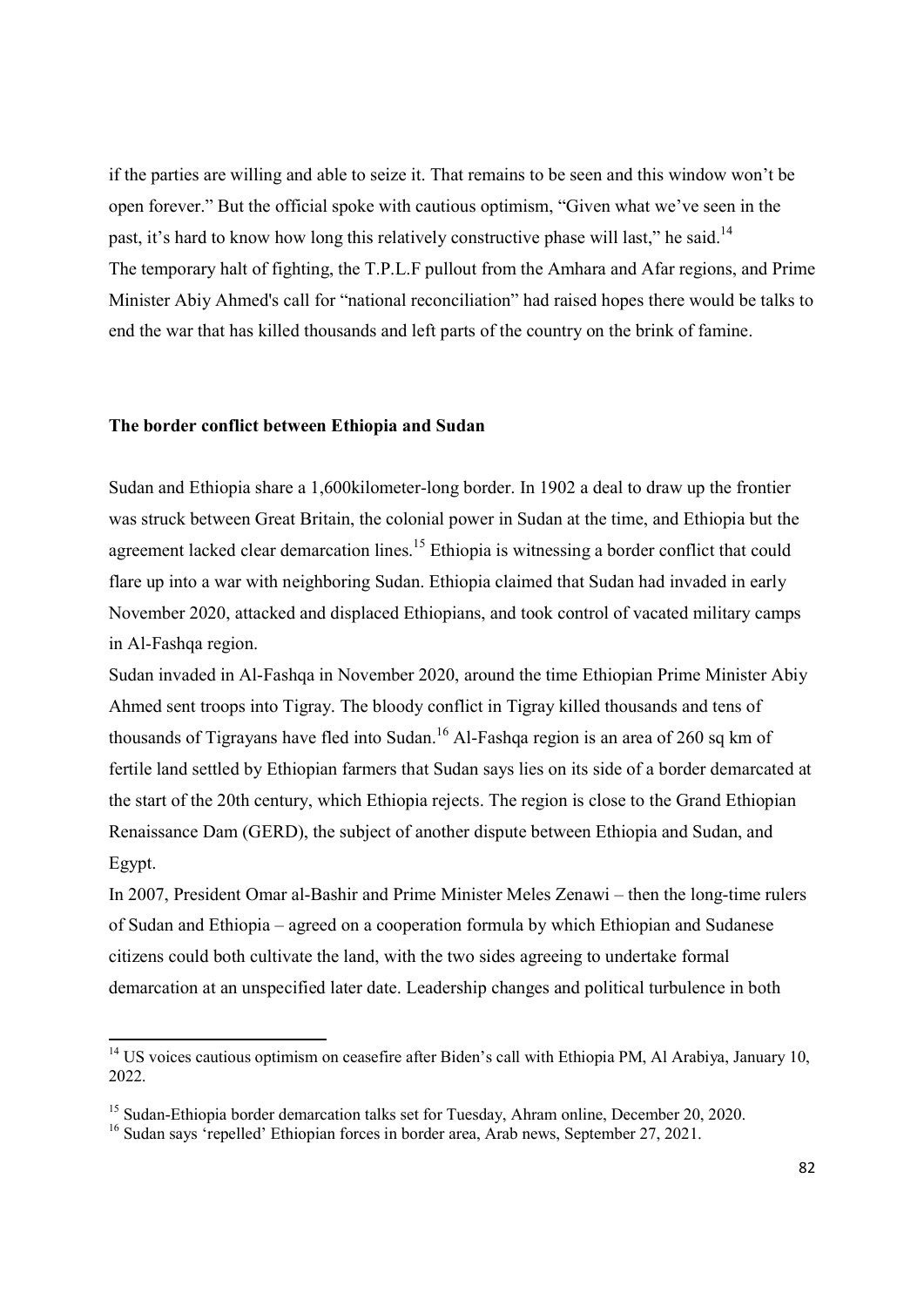countries have sharpened old rivalries between the two neighbors and brought the al-Fashqa dispute back to the fore.<sup>17</sup>

Clashes erupted between Sudanese and Ethiopian forces in December 2020 over Al-Fashqa region. Sudan's military said on December 17, 2020, a number of its officers had been ambushed by "Ethiopian forces and militias" during a security patrol of the Abu Tyour area of the country's Al-Qadarif province, along the border with Ethiopia. The statement added the cross-border attack caused casualties in lives and equipment without providing more details.<sup>18</sup> In an effort to prevent further escalation in relations between the two countries Sudan's prime minister met his Ethiopian counterpart in December 2020. Hamdok's office said the meeting with Abiy Ahmed took place in Djibouti, on the sidelines of a summit of a regional bloc. The two leaders' meeting came just days after the cross-border attack by Ethiopian forces and militias in the Abu Tyour area.<sup>19</sup> Sudan's state-run news agency reported that the military had deployed "large" reinforcements" into Al-Qadarif province to reclaim territories controlled by Ethiopian farmers and militias in Sudan's Al-Fashqa border area.<sup>20</sup>

In a statement on February 18, 2021, Ethiopia's foreign ministry said it believes "the conflict being trumpeted by the Sudanese government's military wing could only serve the interests of a third party at the expense of the Sudanese people." $^{21}$ 

Sudan's foreign ministry responded on February 20, 2021, by saying "slander towards Sudan and accusation of being an agent for other parties is a grave and unforgivable insult. What the Ethiopian foreign ministry cannot deny is the third party whose troops entered with Ethiopian troops trespassing on Sudanese land."<sup>22</sup>

During the recent border escalation between Ethiopia and Sudan, Cairo stressed its support for Khartoum's right to expel Ethiopian forces from Sudan's al-Fashqa region. Egypt also provided Sudan's military with dredging and engineering equipment.<sup>23</sup>

The Al-Fashqa region is also close to the border with Eritrea and Eritrean President Isaias Afwerki sent a message to the Sudanese Prime Minister, affirming that his country is not

<sup>&</sup>lt;sup>17</sup> Containing the Volatile Sudan-Ethiopia Border Dispute, relifweb, June 24, 2021.

<sup>&</sup>lt;sup>18</sup> Egypt expresses its condolences to Sudan over victims of cross-border attack, Ahram online, December 17, 2020.

<sup>&</sup>lt;sup>19</sup> Sudan's PM meets Ethiopian leader after cross-border attack, Arab news, December 21, 2020.  $20$  Ibid.

<sup>&</sup>lt;sup>21</sup> Sudan, Ethiopia Trade Accusations in Escalating Border Conflict, Asharq Al Awsat, February 20, 2021.

<sup>&</sup>lt;sup>22</sup> Sudan, Ethiopia Trade Accusations in Escalating Border Conflict, Asharq Al Awsat, February 20, 2021. <sup>23</sup> Mohammed Soliman, Egypt's Nile strategy, Middle East Institute, June 28, 2021.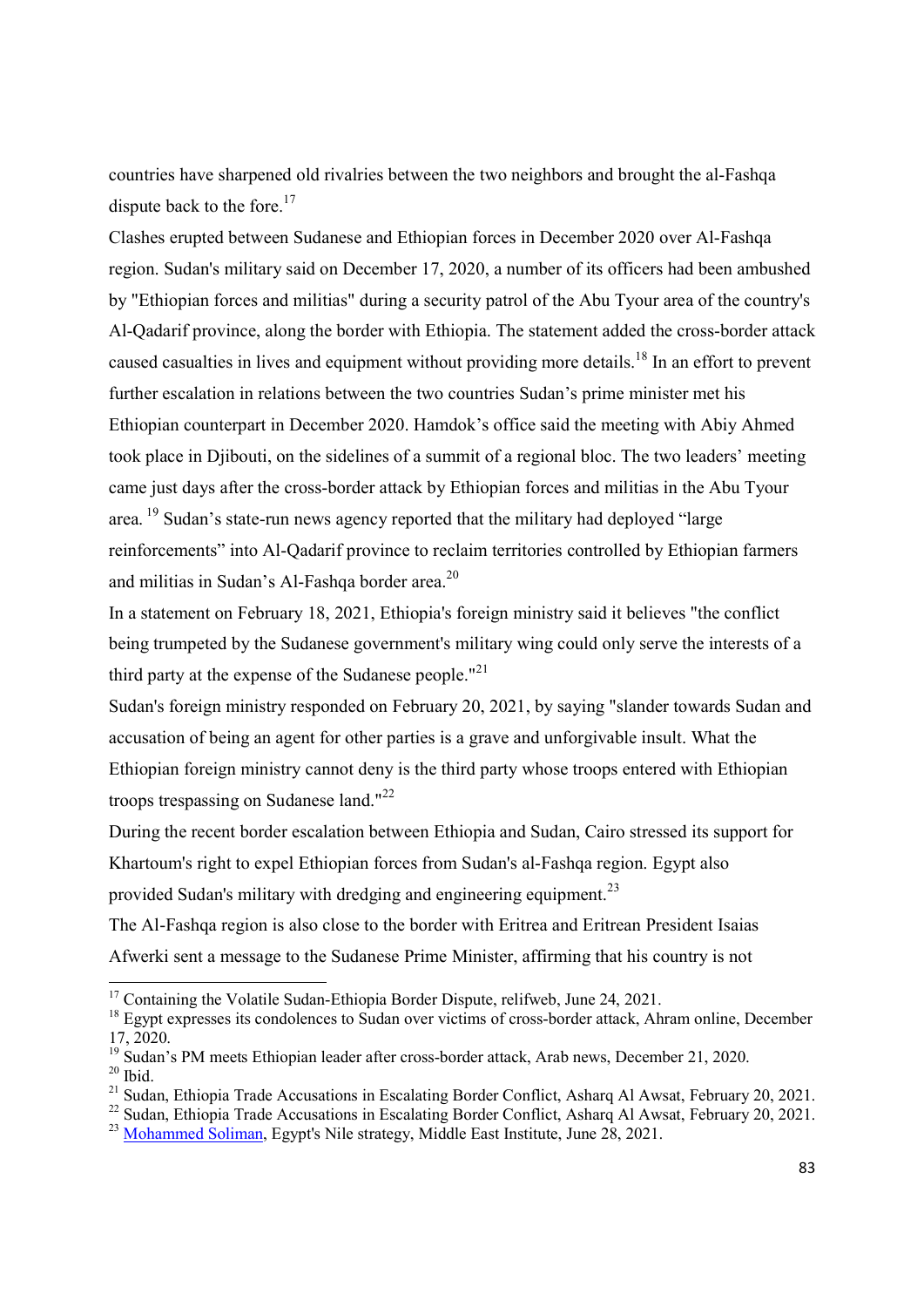involved in the ongoing border conflict between Sudan and Ethiopia. He voiced concern over the border dispute, stressing that his country supports Sudan's right to extend its sovereignty over its lands. Afewerki said that his country calls for a peaceful solution between the two sides in a way that serves peace, stability, and security in the region.  $24$ 

Sudan has been stationing troops in Al-Fashqa region since the end of last year, and the UN stated earlier this year that Eritrean troops, Ethiopian troops, and ethnic Amhara militia were also operating in the disputed region.<sup>25</sup>

# The border clashes between Sudan and Ethiopia (2021)

-

On November 28, 2021, several Sudanese soldiers were killed in an attack by Ethiopian forces in Al-Fashqa near the border between the countries.

Sudan Tribune cited military sources as saying that the fighting on the border between Sudan and Ethiopia resulted in the death of 21 soldiers and injured at least 30 others. The fighting lasted eight hours and heavy artillery and machine guns were used the Sudanese army added that it inflicted "heavy losses in lives and equipment" on the Ethiopian forces.<sup>26</sup>

On September 26,2021, Sudan's military said, it had "repelled the incursion of Ethiopian forces" in the disputed border area of Al-Fashqa.<sup>27</sup> Ethiopia denied the accusations "We deny the movement of our forces on the Sudanese border or their incursion into any area."<sup>28</sup>

On September 3, 2021, the Ethiopian army claimed, that it killed "50 terrorists" and wounded others as they tried to infiltrate through the Sudanese border to the area where the Grand Ethiopian Renaissance Dam (GERD) is being built.<sup>29</sup>

Colonel Seif Ingi, the operations coordinator in the Metekel Zone in the Benishangul-Gumuz region, claimed that the attackers carried light and heavy weapons as well as mines during their infiltration and the Ethiopian army seized some of their weapons and destroyed others. A large part of the armed elements fled "back to the north" after their defeat.

<sup>&</sup>lt;sup>24</sup> Eritrea Denies Involvement in Border Conflict Between Sudan, Ethiopia, Asharq Al Awsat, February 25, 2021.

 $25$  Sudan: Ethiopian troops 'repelled' after al-Fashaga advance, BBC News, September 27, 2021.

<sup>&</sup>lt;sup>26</sup> Sudanese soldiers killed in attack by Ethiopian forces: Sudan military, Al Arabiya, November 28, 2021.

 $^{27}$  Sudan says 'repelled' Ethiopian forces in border area, Arab news, September 27, 2021.

<sup>&</sup>lt;sup>28</sup> Sudan: Ethiopian troops 'repelled' after al-Fashaga advance, BBC News, September 27, 2021.

<sup>&</sup>lt;sup>29</sup> Amr Kandil, Ethiopian army claims 'thwarting armed attempt to disrupt construction of GERD', Ahram online, September 3, 2021.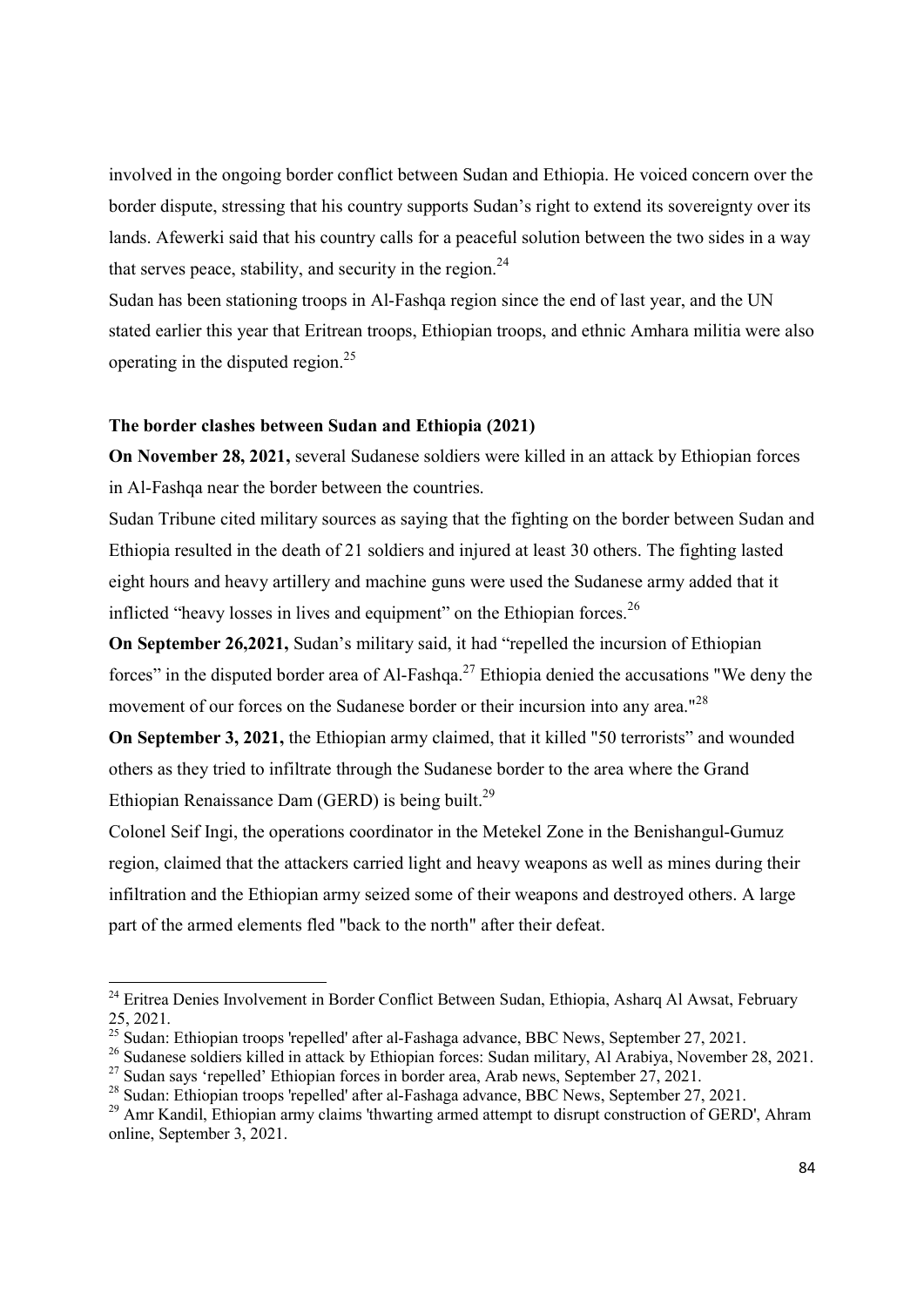Colonel Seif Ingi claimed that the attackers were elements aligned with the Tigray People's Liberation Front (T.P.L.F) and explained that the T.P.L.F attempted to attack GERD construction because they mistakenly assumed that the majority of the Ethiopian army troops had moved to the north.<sup>30</sup>

Colonel Seif Ingi, said that "attackers have joined our 'historic enemies' in an attempt to stall the construction of the dam but they have failed", but he didn't say who are the 'historic enemies.' The Sudanese Foreign Ministry on September 4, 2021, condemned the "misleading statements" by the Ethiopian army claiming that armed groups had entered the country through the Sudanese border to target an Ethiopian facility. Such baseless statements have a clear purpose for political consumption, the ministry said in a statement and Sudan is fully committed to the principles of good neighborliness and non-interference in the internal affairs of other countries.<sup>31</sup>

# The controversy over Ethiopia's Blue Nile dam (GERD)

On July 19, 2021, Ethiopia announced that it had completed the second filling of the Grand Ethiopian Renaissance Dam (GERD). This unilateral step had been rejected by the downstream countries, Egypt and Sudan, which insisted on a binding agreement with Ethiopia before it completed the filling of the dam.  $32$  In light of the failure of the negotiations, Egypt and Sudan have called on the UN Security Council to take action to prevent Ethiopia from unilaterally filling the dam without a binding agreement with the downstream countries. On July 8, 2021, the Security Council held an emergency meeting to discuss the issue of GERD. Egypt and Sudan attempted to push members to adopt a Tunisian resolution that would force Ethiopia to stop the second filling of the dam but their attempt failed. The Security Council did not put forth a decision or statement to endorse their demand, rather, it referred the matter to the African Union. A few days later, Ethiopia announced that it completed the second filling of the dam.<sup>33</sup> The controversial dam has strained Ethiopia's relations with Egypt and Sudan and the Ethiopian move added fuel to the stalled negotiations between the three countries.

 $30$  Ibid.

<sup>&</sup>lt;sup>31</sup> Sudan condemns Ethiopian army's 'misleading statements', Ahram online, September 4, 2021.

<sup>&</sup>lt;sup>32</sup> Ibrahim Haithar, Sudan and Egypt begin joint air exercises, BBC Monitoring, November 16, 2020.

<sup>&</sup>lt;sup>33</sup> Khalil Al-Anani, Will Egypt Live with GERD as a Bitter Reality? Arab center Washington DC, August 19, 2021.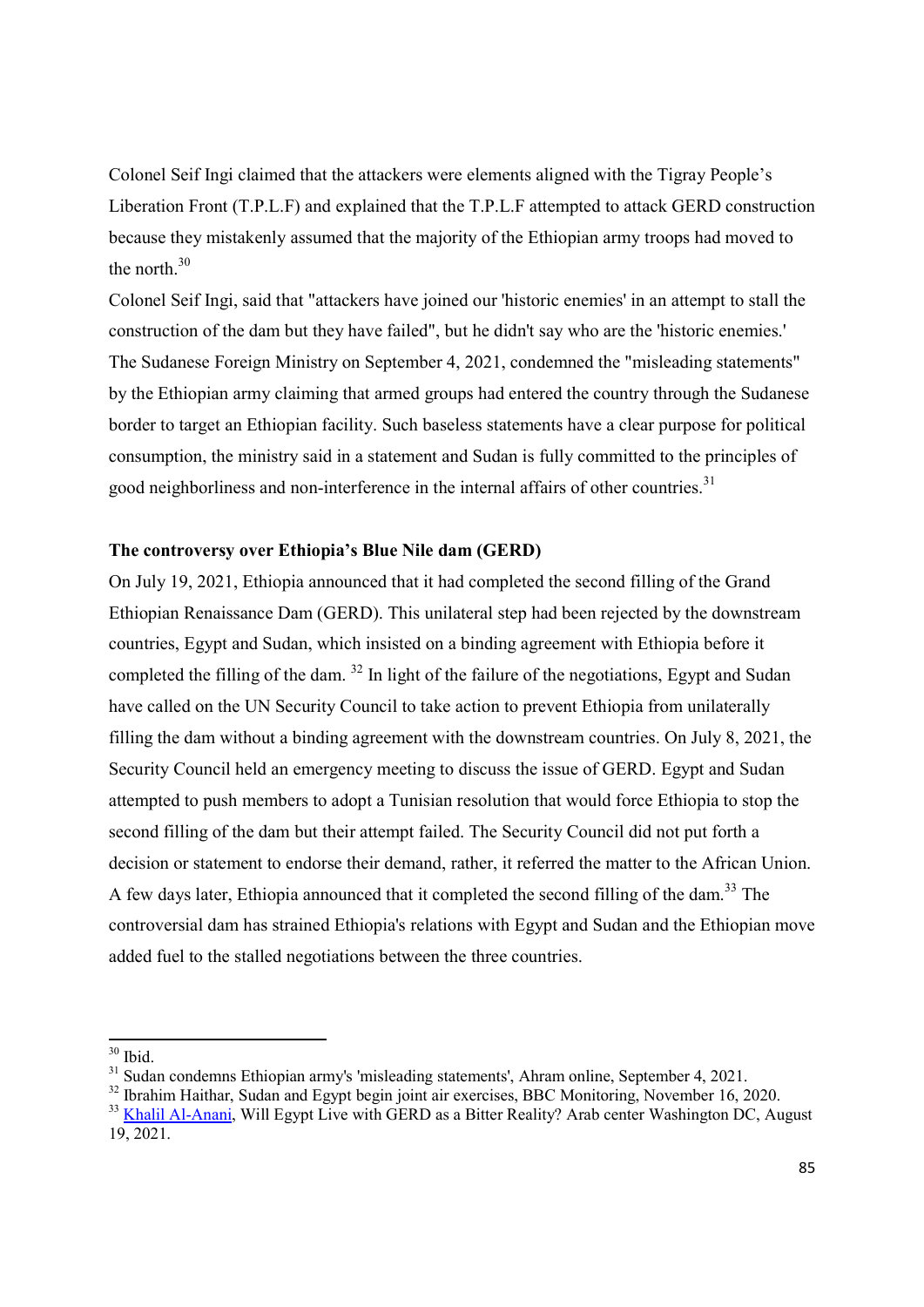Sudan's Foreign Minister Mariam Alsadig Almahdi voiced outrage following Ethiopia's announcement of its decision to initiate the second filing of GERD. She considered it "a clear violation of international law and the Declaration of Principles, and an imminent danger and threat to Sudan."<sup>34</sup>

In light of the failure of the negotiations, Egypt and Sudan have urged the international community to intervene to try to find a solution to the GERD crisis before it escalates and leads to further regional instability.

The differences between Ethiopia and Egypt and Sudan regarding GERD revolve around three main issues:

The first is reaching a legally binding agreement among the parties overfilling and operating the dam, one that would allow them to work collectively. Egypt and Sudan call for a legally binding agreement on the dam's filling and operation, while Ethiopia insists on guidelines as it considers that any binding accord means interfering in a sovereign matter.<sup>35</sup>

The second issue is the discord over the legal reference that can be invoked in the event of a dispute between Ethiopia and Egypt and Sudan and how the three countries would settle any future disputes. The Declaration of Principles did not provide a specific mechanism for resolving future disputes. While Ethiopia insists on the African Union as a mediator in negotiations, Egypt and Sudan want to include others such as the European Union, the United Nations, and the United States—which Ethiopia rejects.<sup>36</sup>

The third is the dispute over the filling and operation of the dam during drought years and how much water Ethiopia will release downstream if a multi-year drought occurs. It is a critical point for Egypt because it suffers from great water scarcity. Failure to agree on the passage of a certain percentage of water may lead to catastrophic results for Egypt.<sup>37</sup>

 $34$  Ibid.

<sup>&</sup>lt;sup>35</sup> The dispute centers on how much water Ethiopia will release downstream if a multi-year drought occurs and how the three countries would settle any future disputes. Egypt and Sudan also call for a legally binding agreement on the dam's filling and operation, while Ethiopia insists on guidelines. <sup>36</sup> Khalil Al-Anani, Will Egypt Live with GERD as a Bitter Reality? Arab center Washington DC, August 19, 2021.

 $37$  Ibid.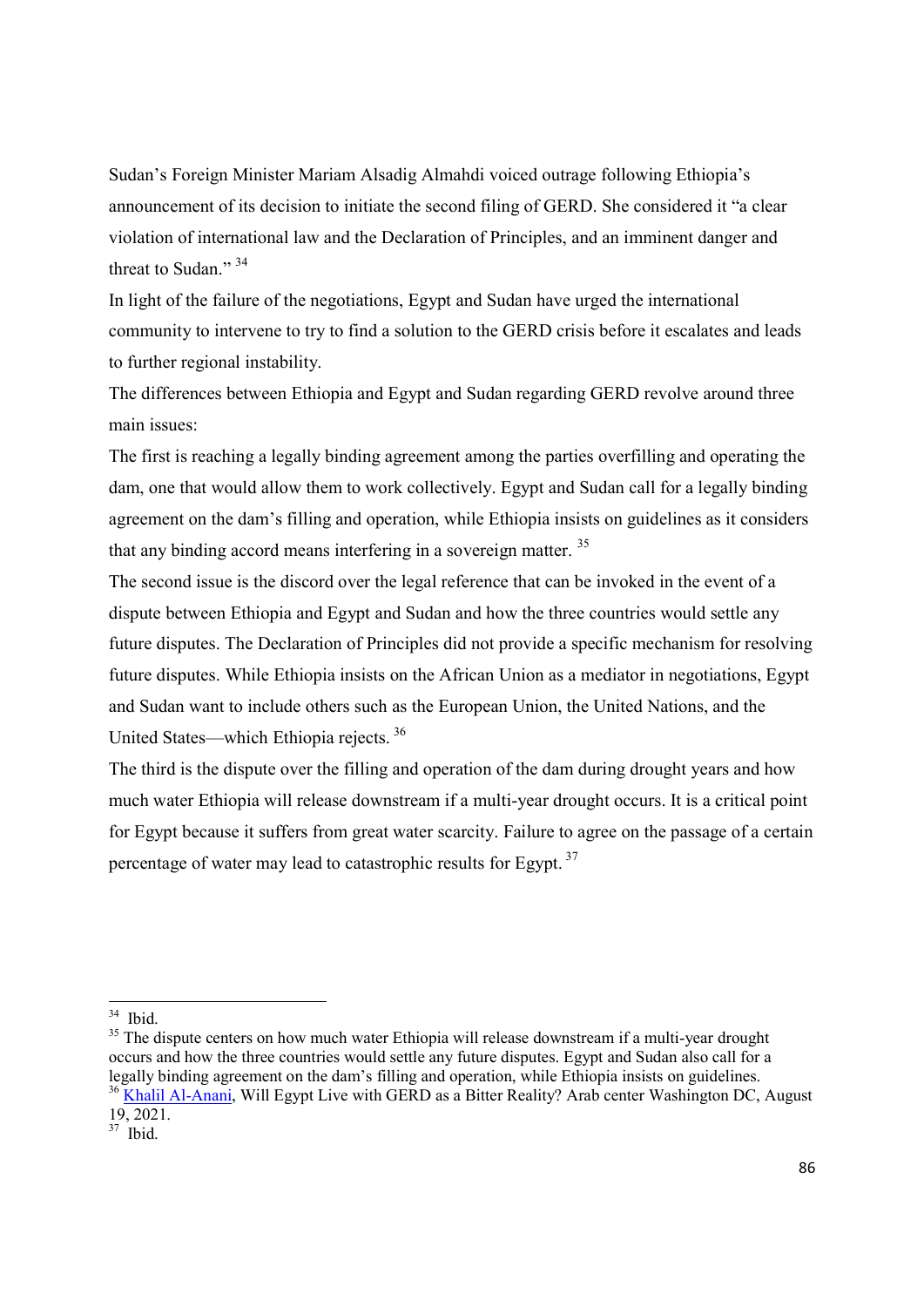# Background

-

The construction of the Grand Renaissance Dam (GERD) has been a source of tension between Ethiopia and Sudan and Egypt for some years. The dam, begun in 2011, will hold a massive 74 billion cubic meters of water and will be the largest hydroelectric power plant in Africa. Addis Ababa wants to raise power generation to 17,346 MW from a current capacity of just over 4,300 MW from hydropower, wind, and geothermal sources and aims to become the continent's biggest power exporter. <sup>38</sup> Ethiopia claims the dam is vital for its development and will reach full powergenerating capacity in 2023, helping pull millions of its people out of poverty.<sup>39</sup>

The Grand Ethiopian Renaissance Dam (GERD) is located in the Benishangul-Gumuz Region of Ethiopia, only 40 km east of the country's border with Sudan.

About 77% of Sudan's water sources come from the Rivers Nile, Gash, Parka, and Azoum, all of which are outside its borders.<sup>40</sup> The Blue Nile, the river's main tributary, accounts for 80 percent of the river's volume and originates in Ethiopia's highlands. The Blue Nile meets with the White Nile in central Sudan from where the Nile winds northward through Egypt and flows into the Mediterranean Sea.

Egypt relies heavily on the Nile River as its main source of water. The River Nile is the backbone of Egypt's industrial and agricultural sector and is the primary source of drinking water for the population. Egypt has been suffering from severe water scarcity in recent years. Egypt is facing an annual water deficit of around 7 billion cubic meters and the United Nations is already warning that Egypt could run out of water by the year  $2025.^{41}$  Egypt sees the Grand Ethiopian Renaissance Dam as an existential threat and has expressed increasing alarm over Ethiopia's mega-dam project, fearing it could reduce its share of the Nile waters. Sudan, with much larger water resources than Egypt, also suffers from a scarcity of water resources and this scarcity is increasing year by year. Sudan's total water resources are now estimated at 30 billion cubic meters. 20.5 billion of the resources are estimated to come from the River Nile and its tributaries, 5.5 billion from seasonal rivers, and 4 billion from groundwater sources. Sudan's

<sup>&</sup>lt;sup>38</sup> Ethiopia leader rejects call for World Bank arbitration in dam dispute with Egypt, Ahram Online, January 21, 2018.

<sup>&</sup>lt;sup>39</sup> Egypt, Sudan launches joint military exercises dubbed 'Nile's Eagles-1', Al Arabiya, November 14, 2020.

<sup>40</sup> Saifeldin Yousif Saeed, Ethiopia's Renaissance Dam and its impact on Sudanese water security, Sudan Tribune, January 7, 2018.

<sup>&</sup>lt;sup>41</sup> Amir Dakkak, Egypt's Water Crisis – Recipe for Disaster, EcoMENA, July 22, 2017.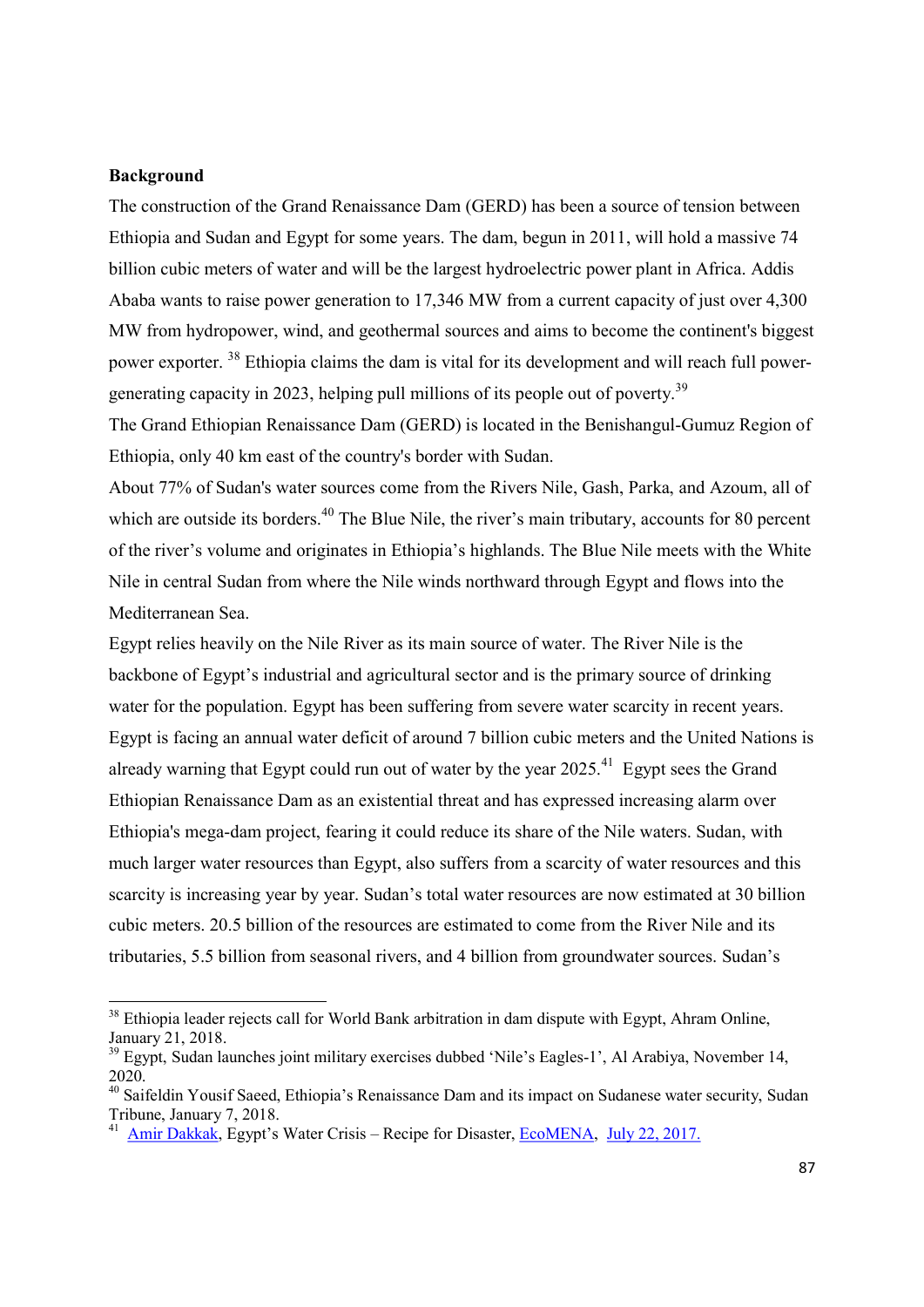estimated water requirement in the period 2012 - 2027 is approximately 33 billion cubic meters. These 3 billion deficits highlight the growing demand for water in that period.  $42$  Sudan also needs reassurance on the safety of the GERD, since if this were to crack or even collapse the resulting floods could inundate Khartoum.<sup>43</sup> Ethiopia argues that its dam would have no negative impact on Egypt or Sudan and there will be no reduction of water downstream, as all the Blue Nile water will be cycled through the dam and eventually reach the downstream countries on its way to the Mediterranean. It also claims that more water will be available overall because there will be less evaporation.<sup>44</sup>

### The Sudanese position

-

Sudan and Egypt agreed that Ethiopia's decision to proceed with a second filling for the Renaissance Dam is considered a "unilateral act" that threatens both of their interests. The remarks were announced as part of a joint statement released following a meeting between Egyptian Foreign Minister Sameh Shoukry and his Sudanese counterpart Dr. Maryam Al-Sadiq Al-Mahdi. <sup>45</sup>

Sudan has announced earlier this year its proposal calling for the formation of an "international quartet" including the US, the European Union, and the UN, along with the African Union to facilitate reaching a deal on the filling and operation of the Grand Ethiopia Renaissance Dam. Egypt backs a Sudanese proposal.

Sudan wants Ethiopia to coordinate and share data on dam's operations to avoid flooding and protect its own power-generating dams on the Blue Nile. <sup>46</sup>

Khartoum has become vocal against Ethiopia's second filing and Sudanese Prime Minister Abdalla Hamdok told the 76th UN General Assembly (UNGA) General Debate that Sudan suffered damages during the filling phases of the Grand Ethiopian Renaissance Dam (GERD). "We suffered some of these damages during the first unilateral filling [of the dam] last year and

 $42$  Saifeldin Yousif Saeed, Ethiopia's Renaissance Dam and its impact on Sudanese water security, Sudan Tribune, January 7, 2018.

<sup>&</sup>lt;sup>43</sup> Dam negotiations going on: Interview with Ethiopia's ambassador to Cairo, Ahram Online, December 27, 2017.

<sup>44</sup> Doaa El-Bey, Bringing in the bank, Al Ahram Weekly, Issue 1375, 4-10 January 2018.

<sup>&</sup>lt;sup>45</sup> Egypt, Sudan discuss Ethiopian dam during visit by Sudanese FM to Cairo, Arab news, March 2021.

<sup>46</sup> Egypt Backs Call to Internationalize Ethiopia Dam Dispute, Asharq Al Awsat, February 24, 2021.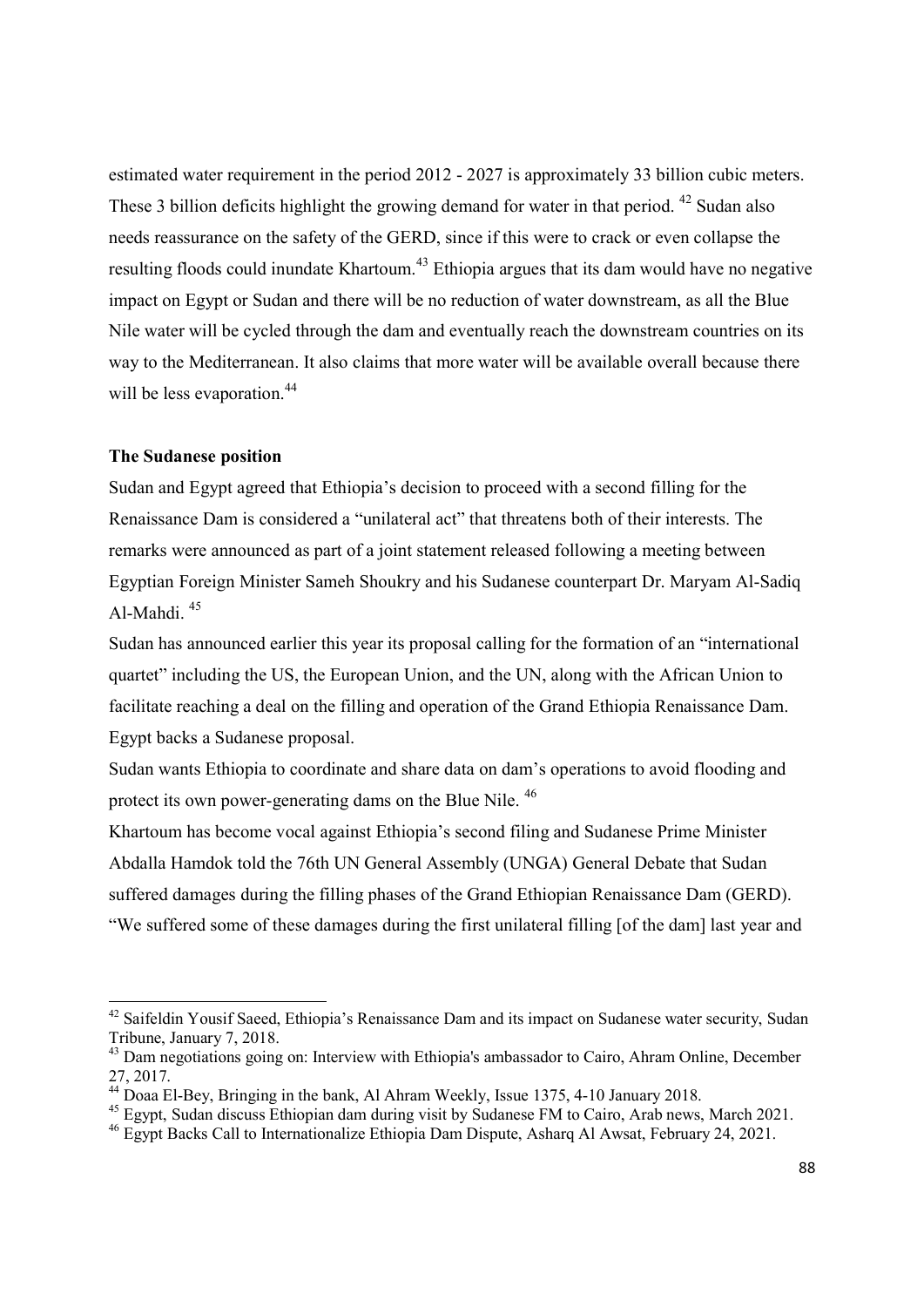the second unilateral filling over the past weeks despite the numerous and costly preventive measures that we have taken to avoid these impacts." <sup>47</sup>

Hamdok warned that such unilateral acts by the Ethiopian side "threaten the safety of operation of Sudan's dams and negatively affect irrigation of agricultural projects and drinking water plants." The Sudanese PM also warned of the negative social, economic, environmental effects of these unilateral acts along the Nile River.<sup>48</sup>

In a meeting with US Special Envoy for the Horn of Africa Jeffrey Feltman in Khartoum, Sudanese Irrigation Minister Yasser Abbas reiterated Khartoum's rejection to engage in the GERD negotiations unless they include the regulations of filling and operation of the dam. Abbas said the safety of Sudan's Roseires Dam on the Blue Nile should come on top of the points to be negotiated. Abbas told Feltman that anticipated GERD negotiations should also tackle conducting environmental and social studies, the exchange of information, and all points related to the continued safe operation of the GERD, Abbas said.<sup>49</sup>

### The military cooperation between Egypt and Sudan

Egypt and Sudan have extended their joint relations on security since Lt. Gen. Abdel Fattah Al-Burhan became president of the transitional Sovereignty Council of Sudan following the ouster of former President Omar Bashir.

During a visit by Egypt's chief of staff, Lt. Gen. Mohammed Farid, to Khartoum in November 2020, Egyptian and Sudanese military leaders agreed to accelerate joint security and military cooperation. They also agreed to carry out more drills and step-up cooperation in training, border security, and combating terrorism, as well as technical insurance and military industries.<sup>50</sup> Egypt and Sudan also signed a memorandum of understanding (MoU) between Egypt's National Organization for Military Production (NOMP) and Sudan's Military Industry Corporation (MIC)

<sup>&</sup>lt;sup>47</sup> Sudan suffered damages due to GERD filling, urges binding deal to avoid further harms, Hamdok tells UNGA, Ahram online, September 25,2021.

<sup>48</sup> Ibid.

<sup>&</sup>lt;sup>49</sup> Amr Kandil, GERD talks must include filling, operation regulations: Sudan tells US, Ahram online, September 30, 2021.

 $\frac{50}{30}$  Egypt, Sudan to strengthen military pact, Arab news, March 2, 2021.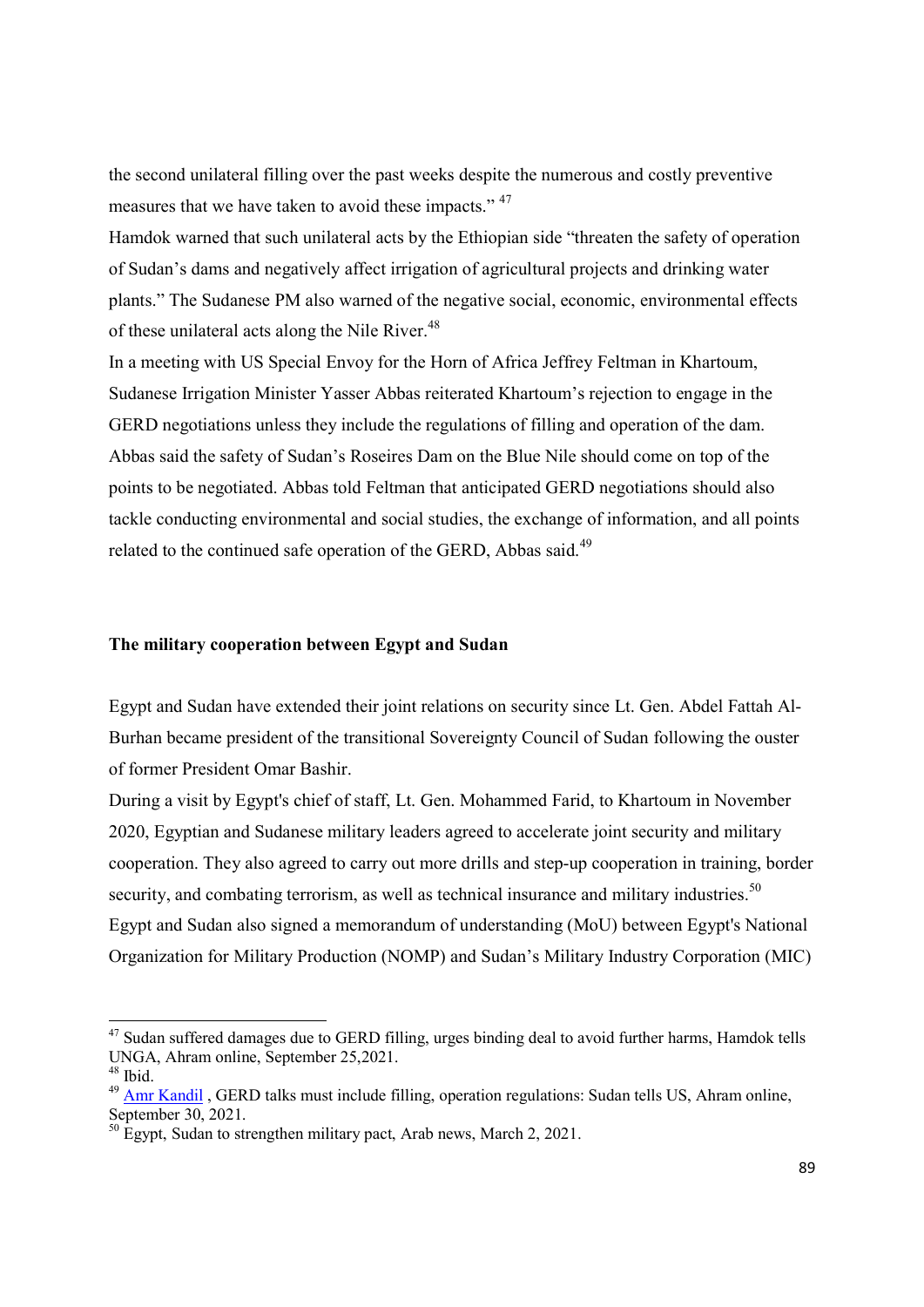in various manufacturing fields. <sup>51</sup> This visit and the MoU also came at the same time Egypt and Sudan held 'Nile Eagles 1' military drills. <sup>52</sup>

# Joint military exercises

Egypt and Sudan jointly conducted three exercises, " Nile Eagles – 1 " in November 2020 and " Nile Eagles - 2" in March 2021 and - 'Nile Guardians' in May 2021.

# The joint exercise - 'The Nile Eagles 1'

In November 2020, Egypt and Sudan have conducted a joint military exercise, dubbed 'The Nile Eagles 1. Units from the Egyptian Air Force and special forces, 'Thunderbolt' have arrived in Sudan at the Merowe airbase in northern Sudan, to conduct a joint air exercise with the Sudanese Air Force.<sup>53</sup>

Egypt's Army Chief of Staff Lt. General Mohamed Farid and Sudanese Armed Forces Chief of Staff General Mohamed Othman Al-Hussein attended the main phase of the military drill.<sup>54</sup>

# The joint exercise - 'The Nile Eagles 2' <sup>55</sup>

Egypt, Sudan Air Forces carried out joint 'Nile Eagles  $-2$ ' at Sudan's Merowe airbase, with the participation of elements from the air forces and Thunderbolt forces from both countries. The early stages of the training included indoctrination procedures to unify concepts and refine skills to efficiently manage joint air operations. It also included implementing many joint sorties the participation of a group of multi-role fighters, to attack targets and protect vital targets. The Thunderbolt forces on both sides were trained on storming, concealment, and camouflage operations. These would be used to carry out special operations.

<sup>&</sup>lt;sup>51</sup> Egypt, Sudan sign MoU on military production fields, Ahram online, November 20, 2020.

 $52$  Ibid.

 $53$  Ibid.

<sup>&</sup>lt;sup>54</sup> Egypt's Army Chief of Staff attends main phase of Egyptian-Sudanese 'Nile Eagles 1' military drill, Ahram online, November20, 2020.

 $<sup>55</sup>$  Egypt, Sudan Air Forces carry out joint 'Nile Eagles – 2' training, Egypt Daily News Egypt, March 31,</sup> 2021.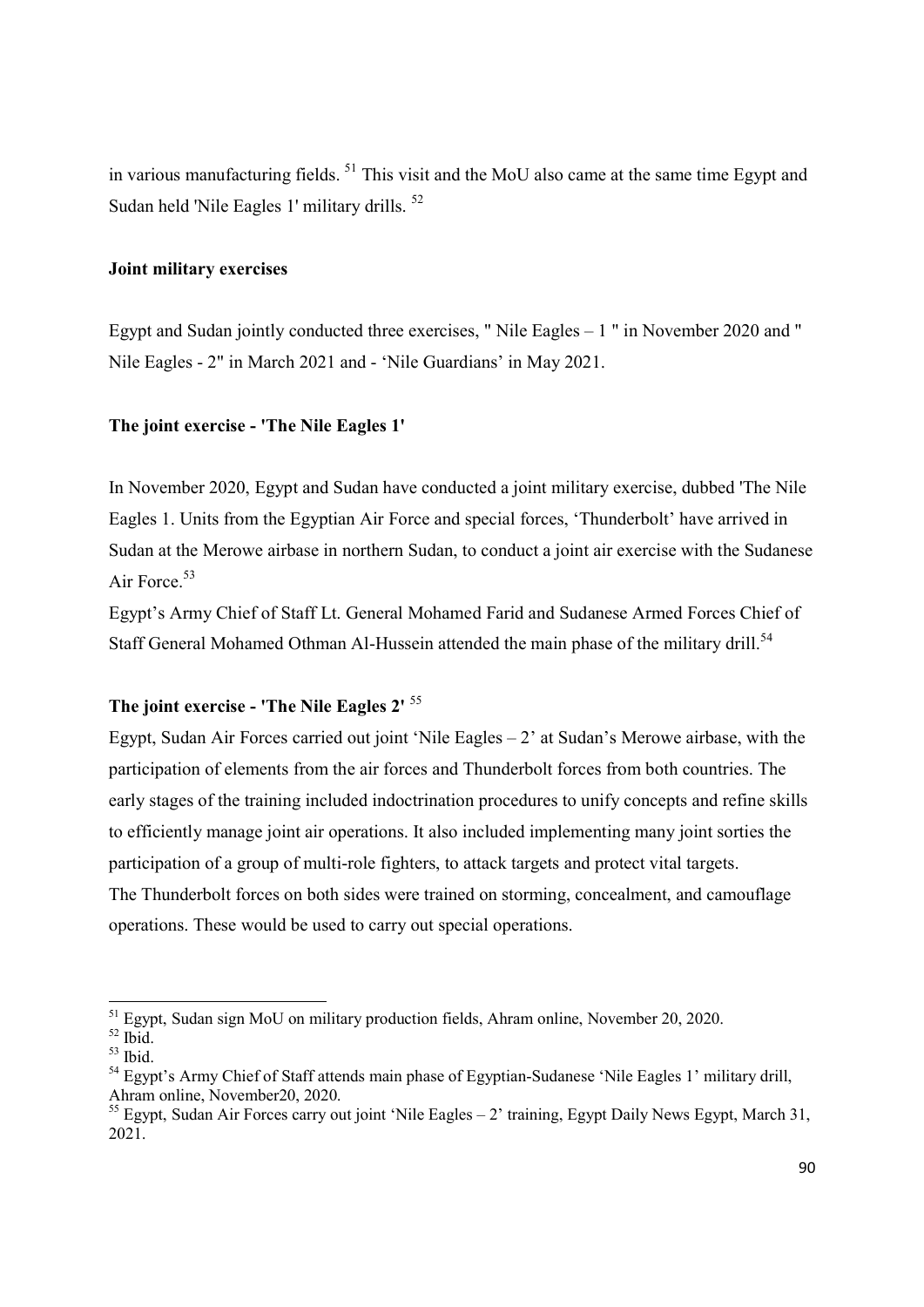### The joint exercise - 'Nile Guardians'

In May 2021, Egypt and Sudan conducted Sudan, a joint military drill dubbed 'Guardians of the Nile', with the participation of land, naval, and air forces from the two countries. 'Guardians of the Nile' aims to promote military cooperation between Egypt and Sudan, exchange relevant expertise, and boost joint action between the Armed Forces of both countries.<sup>56</sup>

# Summary

Ethiopia is a multi-ethnic nation with a population of 110 million. There are concerns that the rapidly escalating civil war could trigger wider violence in Ethiopia that could even lead to it breaking up. Landlocked Ethiopia borders six countries. Troops from Eritrea are already fighting in Ethiopia and a prolonged crisis could suck in other neighbors and destabilize the volatile Horn of Africa region.

The temporary halt of fighting, the T.P.L.F pullout from the Amhara and Afar regions, and Prime Minister Abiy Ahmed's call for "national reconciliation" had raised hopes there would be talks to end the war that has killed thousands and left parts of the country on the brink of famine.

The political and military tensions between Sudan and Ethiopia occur at a sensitive time for both. The Sudanese government is facing a political crisis that culminates in an attempted military coup that has been thwarted while the Ethiopian government is facing a civil war in the Tigray region that threatens to spread to other areas.

While the border dispute between Sudan and Ethiopia requires a bilateral solution, in the conflict over the GERD, Egypt is a major factor and any solution will require the consent of all three sides.

Sudan, along with Egypt, has been locked in a bitter dispute over Ethiopia's GERD for more than a decade. Despite different assessments between Cairo and Khartoum on the dangers of GERD, both countries have drawn closer over the past few months to collaborate and coordinate their position regarding Ethiopia's steps.  $57$ 

Ethiopia says its dam would have no negative impact on Egypt or Sudan and argues it is vital for its development. Ethiopia also views the alignment between Sudan and Egypt as directed against its interests, which adds more distrust and complication to an already difficult situation.<sup>58</sup>

<sup>56</sup> Egyptian, Sudanese 'Nile Guardians' joint military exercise kicks off, Egypt today, May 28, 2021.

<sup>&</sup>lt;sup>57</sup> Egypt, Sudan launches joint military exercises dubbed 'Nile's Eagles-1', Al Arabiya, November 14, 2020.

 $58$  Ibid.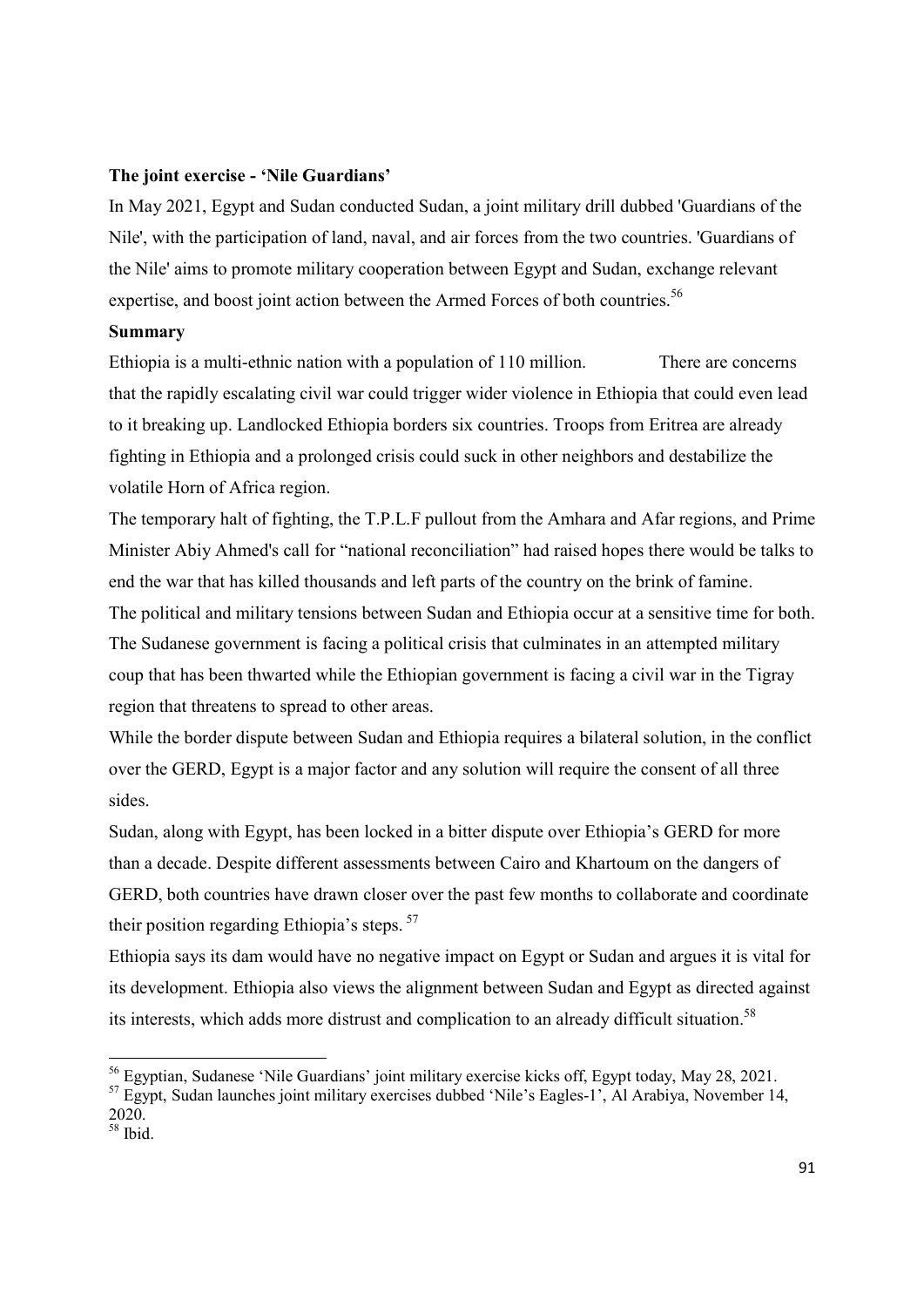Egypt recently conducted Sudan joint military exercises involving warplanes and special forces. The joint military exercise conducted in May 2021 in Sudan was also intended to send a message to Ethiopia and the international community that if the crisis is not resolved in political ways, there is also a military option.

Both Sudan and Ethiopia seem to prefer to avoid a military confrontation over the GERD and the border dispute between the two countries. But hostilities could escalate due to accident or miscalculation and deterioration could lead to war between the countries and could draw in regional allies and further destabilize the region.

In the absence of any agreement between Ethiopia and Sudan and Egypt, now is the time for the international community to become more involved in the negotiations to prevent a crisis that can destabilize the whole region.

# References

Ibrahim Haithar, Sudan, and Egypt begin joint air exercises, BBC Monitoring, November 16, 2020.

Amir Dakkak, Egypt's Water Crisis – Recipe for Disaster, EcoMena, July 22, 2017.

Amr Kandil, Ethiopian army claims 'thwarting armed attempt to disrupt construction of GERD', Ahram Online, September 3, 2021.

Amr Kandil, GERD talks must include filling, operation regulations: Sudan tells US, Ahram Online, September 30, 2021.

Containing the Volatile Sudan-Ethiopia Border Dispute, Relief - web, June 24, 2021. Dam negotiations going on: Interview with Ethiopia's ambassador to Cairo, Ahram Online, December 27, 2017.

Doaa El-Bey, Bringing in the bank, Al Ahram Weekly, Issue 1375, 4-10 January 2018. Declan Walsh and Abdi Latif Dahir, why Is Ethiopia at war with itself? The New York Times, November 26, 2021.

Egypt's Army Chief of Staff attends the main phase of the Egyptian-Sudanese 'Nile Eagles 1' military drill, Ahram online, November 20, 2020.

Egypt backs call to Internationalize Ethiopia Dam Dispute, Asharq Al Awsat, February 24, 2021. Egypt expresses its condolences to Sudan over victims of the cross-border attack, Ahram Online, December 17, 2020.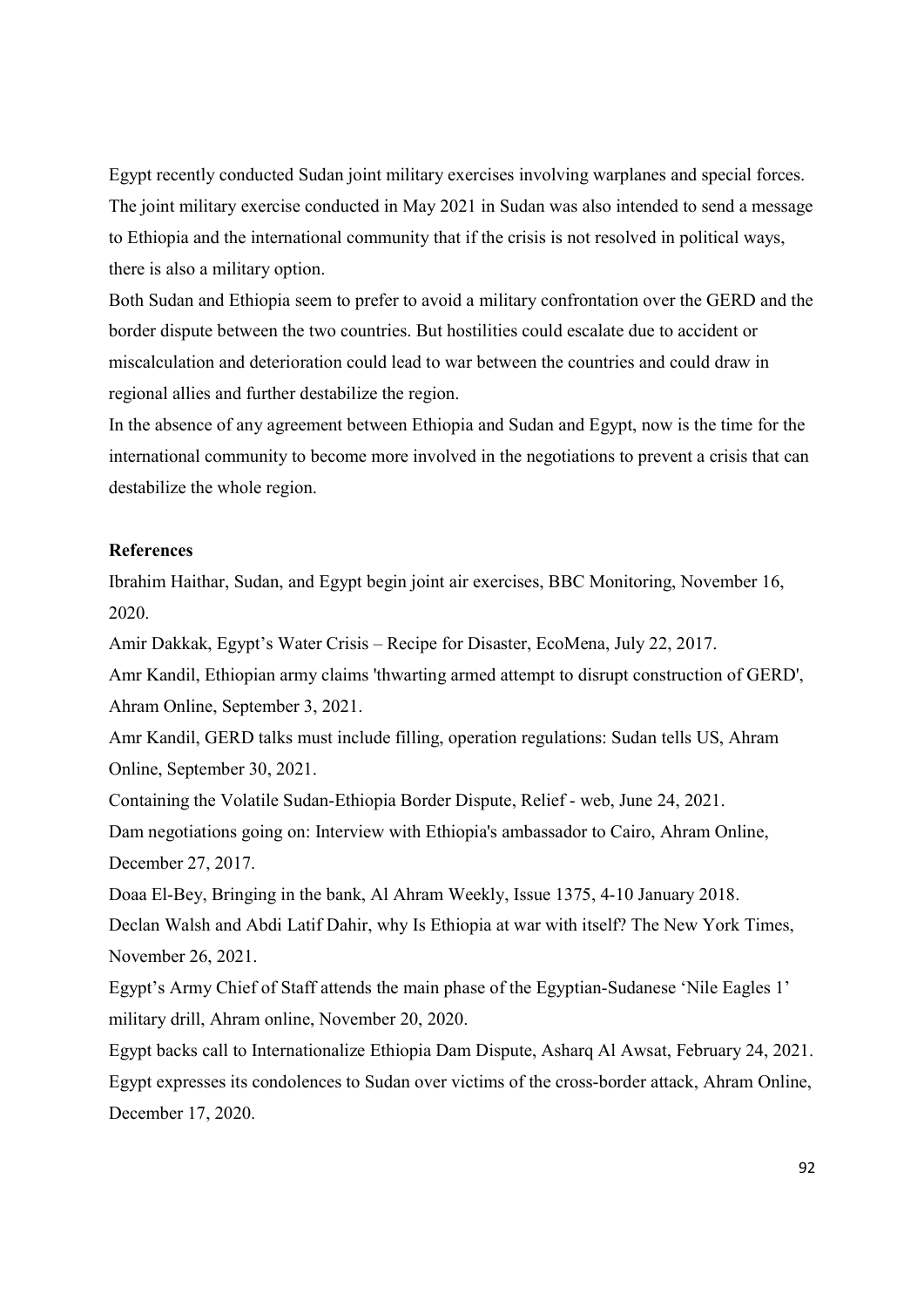Egypt, Sudan Air Forces carry out joint 'Nile Eagles – 2' training, Egypt Daily News Egypt, March 31, 2021.

Egypt, Sudan discuss the Ethiopian dam during the visit by Sudanese FM to Cairo, Arab News, March 2021.

Egypt, Sudan launches joint military exercises dubbed 'Nile's Eagles-1', Al Arabiya, November 14, 2020.

Egypt, Sudan sign MoU on military production fields, Ahram online, November 20, 2020. Egyptian, Sudanese 'Nile Guardians' joint military exercise kicks off, in Egypt today, May 28, 2021.

Egypt, Sudan to strengthen military pact, Arab News, March 2, 2021.

Eritrea Denies Involvement in Border Conflict Between Sudan, Ethiopia, Asharq Al Awsat, February 25, 2021.

Ethiopia leader rejects call for World Bank arbitration in a dam dispute with Egypt, Ahram Online, January 21, 2018.

Ethiopia pardons several detained TPLF, opposition figures, Al Arabiya, January 7, 2022. Ethiopia's Tigray conflict: Why the rest of the world is worried, BBC News, November 15, 2021. Ethiopia's Tigray war: The short, medium and long story Published, BBC News, June 9, 2021. Khalil Al - Anani, Will Egypt Live with GERD as a Bitter Reality? Arab Center Washington DC, August 19, 2021.

Mohammed Soliman, Egypt's Nile strategy, Middle East Institute, June 28, 2021.

Saifeldin Yousif Saeed, Ethiopia's Renaissance Dam and its impact on Sudanese water security, Sudan Tribune, January 7, 2018.

Sudan condemns the Ethiopian army's 'misleading statements', Ahram Online, September 4, 2021.

Sudan-Ethiopia border demarcation talks set for Tuesday, Ahram Online, December 20, 2020. Sudan: Ethiopian troops 'repelled' after al-Fashaga advance, BBC News, September 27, 2021. Sudan's PM meets Ethiopian leader after the cross-border attack, Arab News, December 21, 2020.

Sudan says 'repelled' Ethiopian forces in the border area, Arab News, September 27, 2021. Sudanese soldiers killed in an attack by Ethiopian forces: Sudan military, Al Arabiya, November 28, 2021.